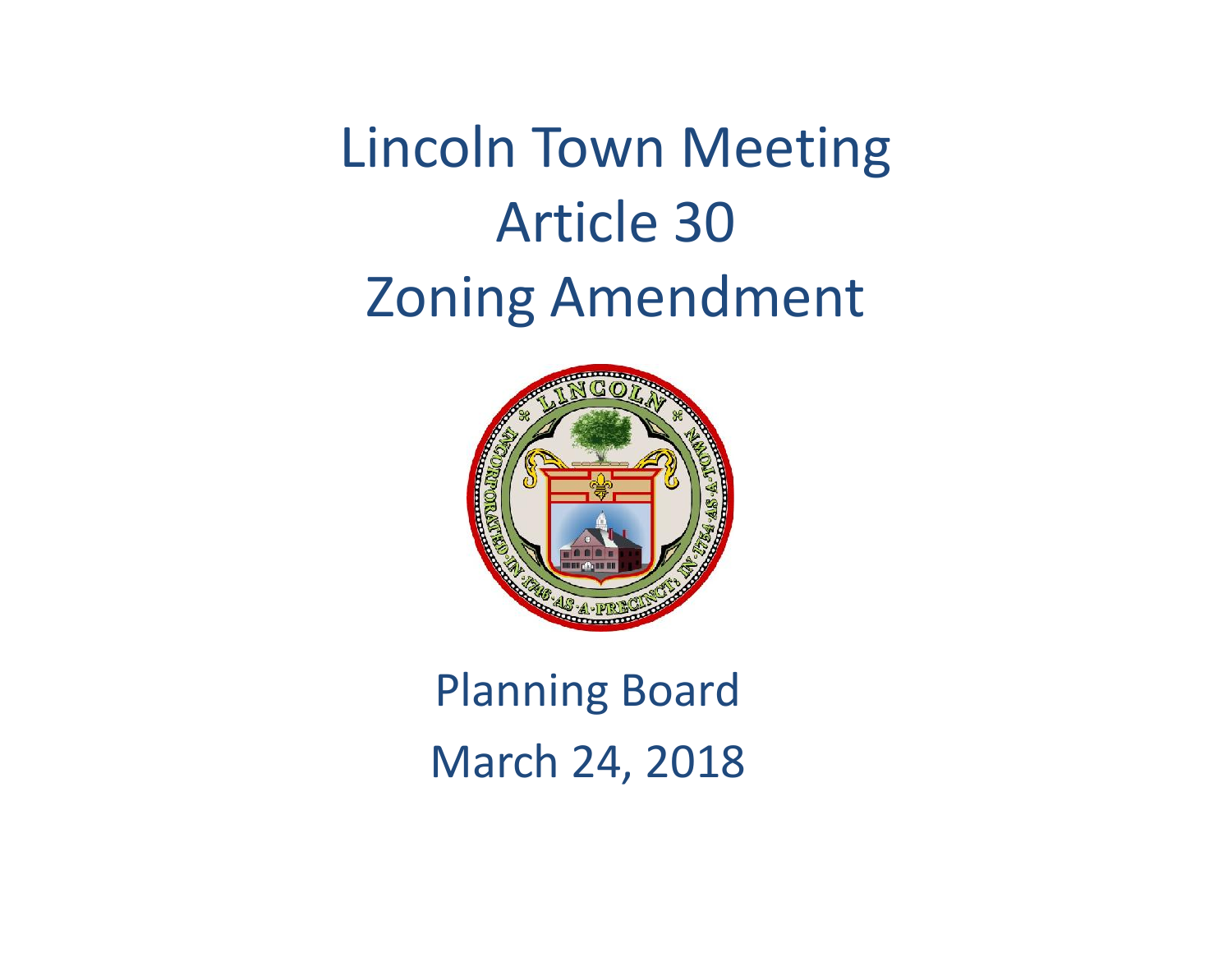**The North Lincoln Overlay District\* is like a cloud that floats over Lincoln waiting for an applicant to propose a plan**

\*Bylaw enacted by Town Meeting November 1, 1986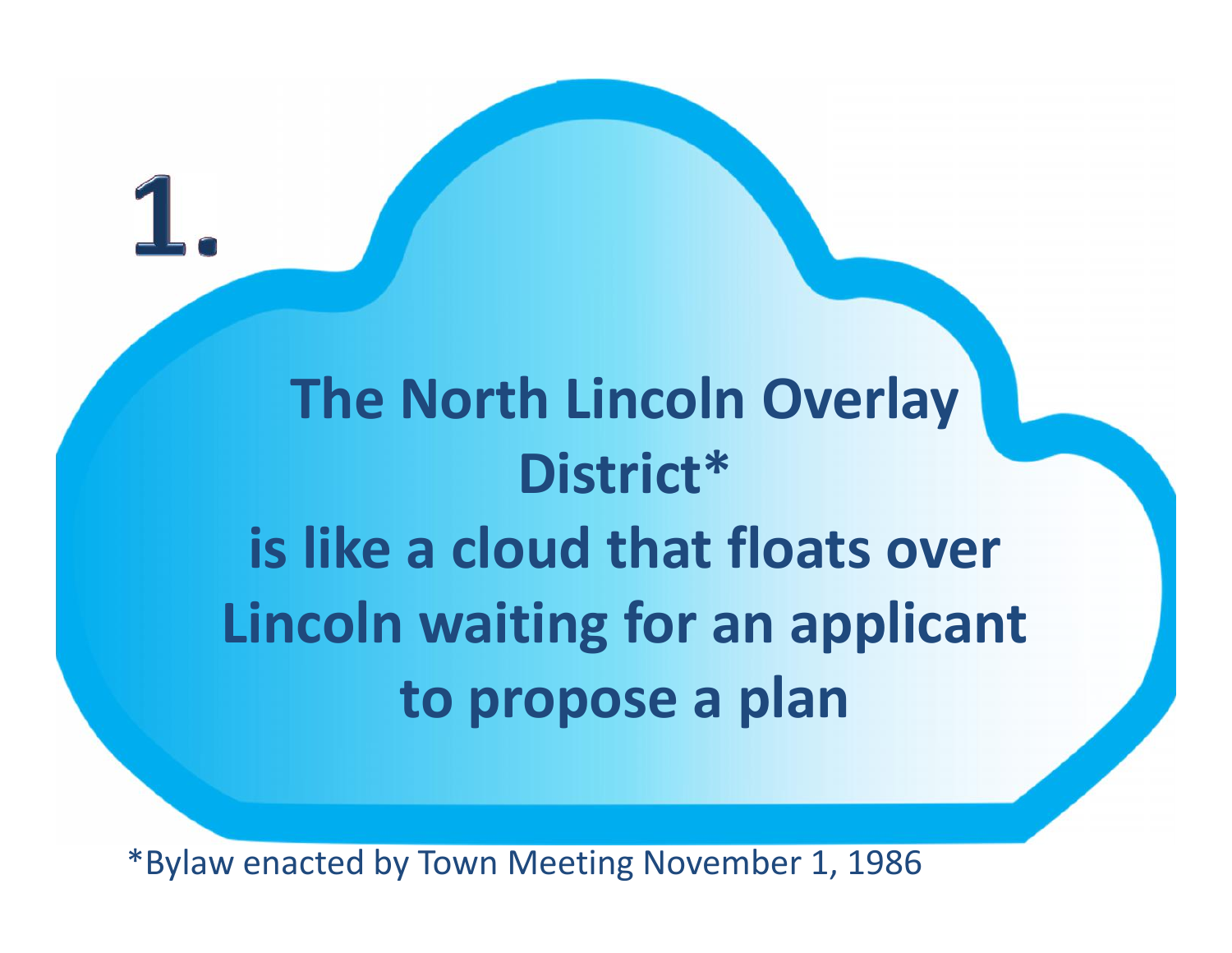





conceptual rendering

## **Applicant proposes a Development & Use Plan**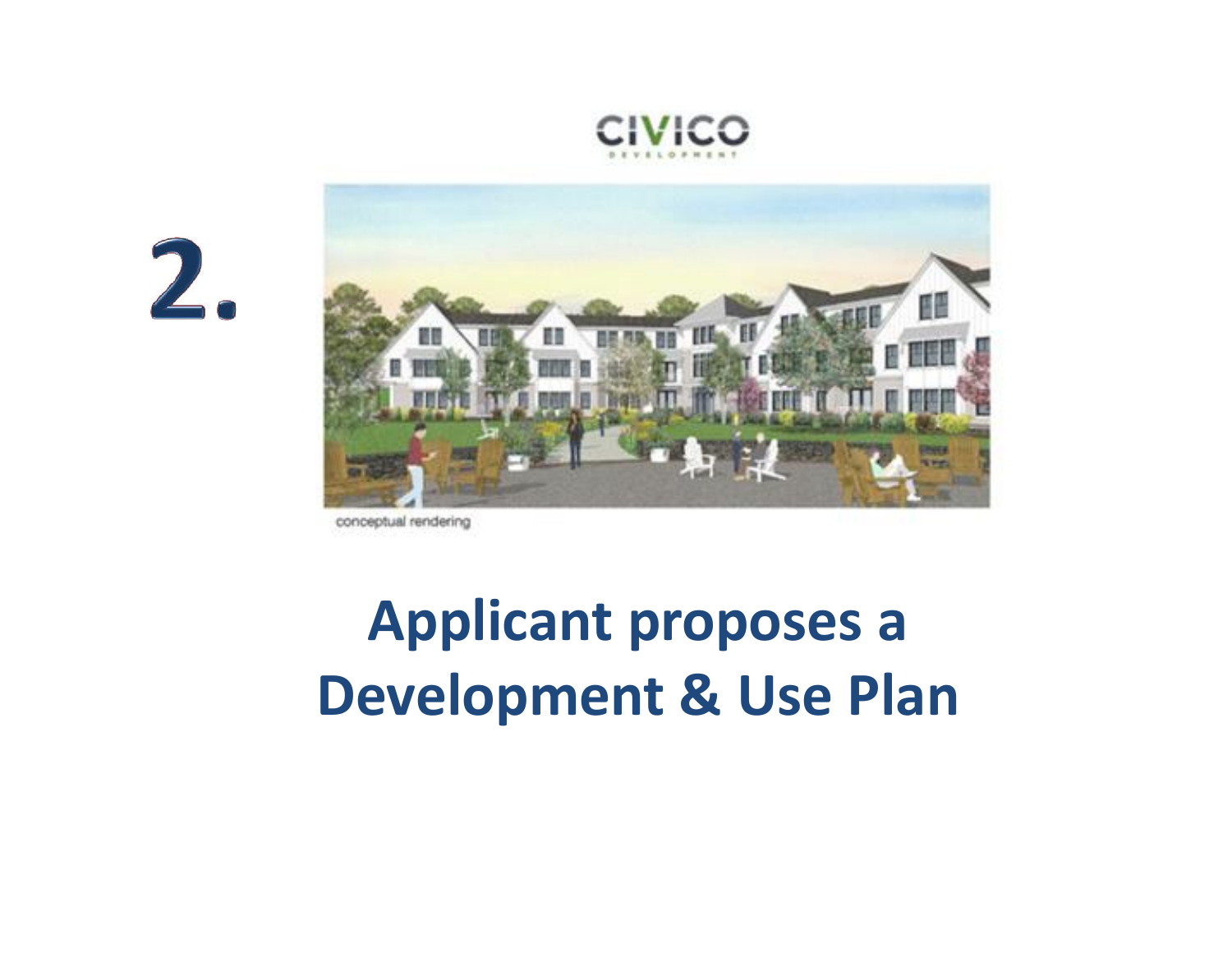# **Planning Board Public Hearing**

**Notice, Plan & Application mailed to each mail patron in Lincoln**

**Planning Board holds Public Hearing (March 6, 13, 20)**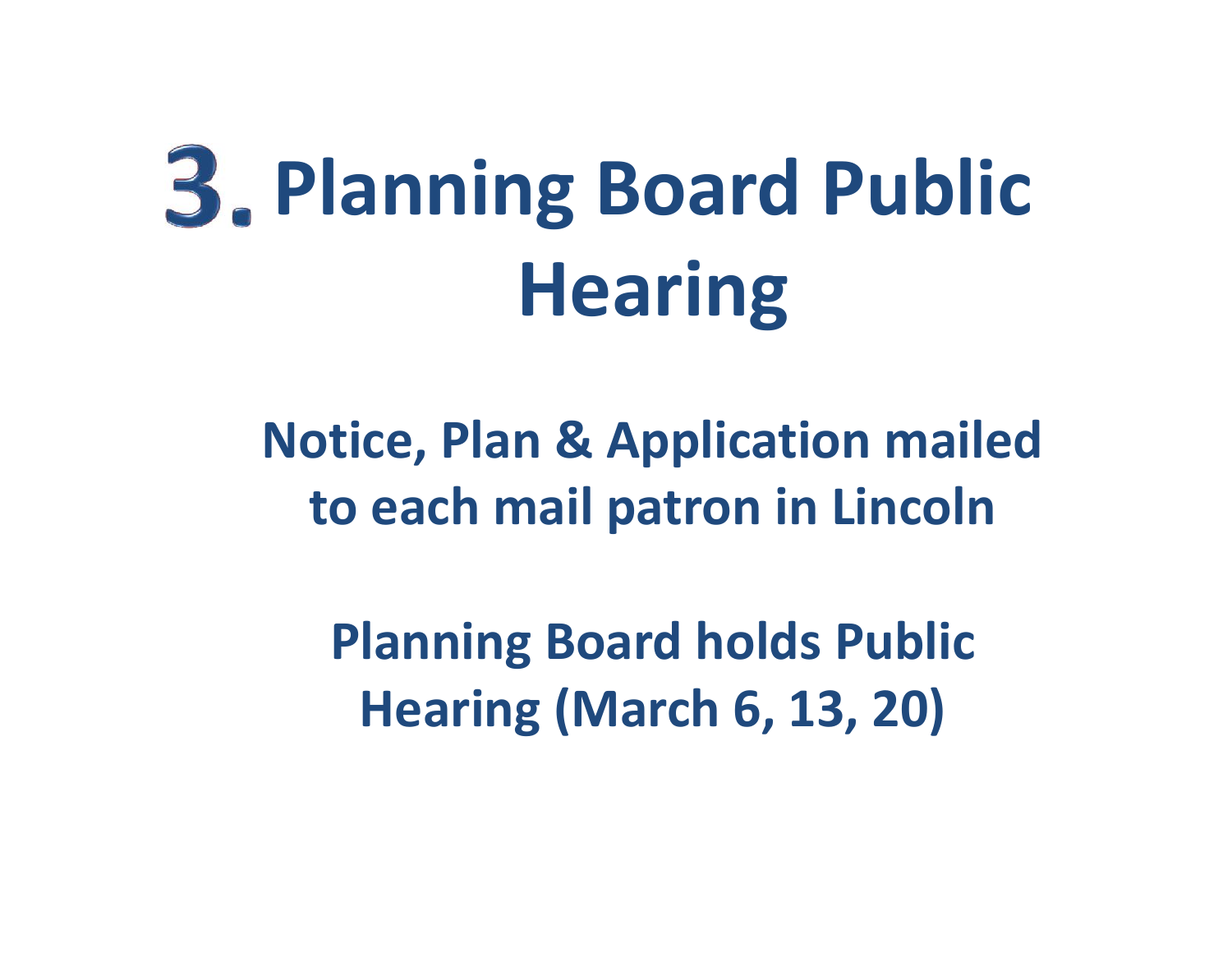

## **Town Meeting (you are here)**

#### **Voters are being asked to:**

**1. Amend the Zoning Map to include the North Lincoln Planned Development District No. 6 for Oriole Landing**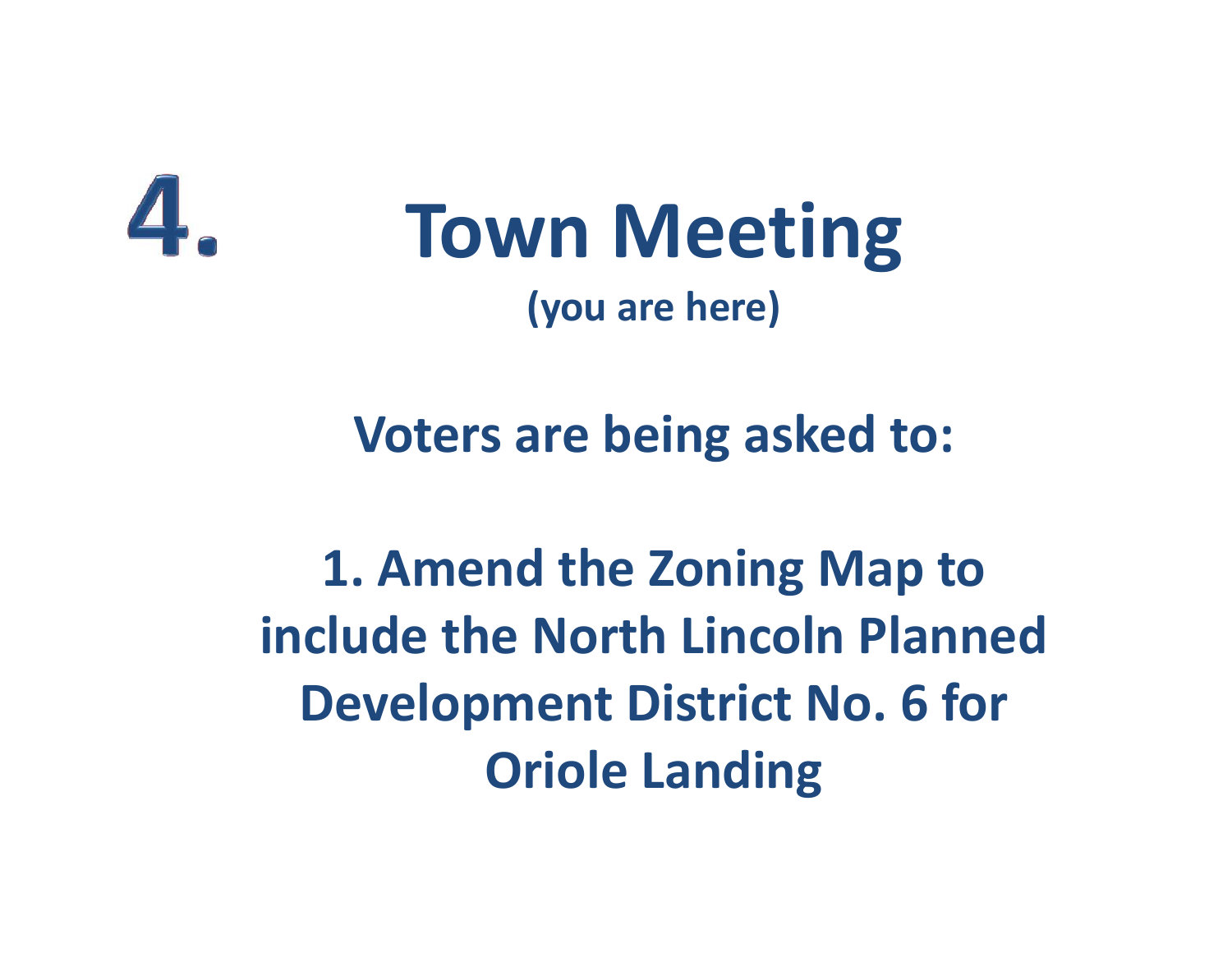



conceptual rendering

## *and* **2. Approve a Preliminary Development and Use Plan for Oriole Landing**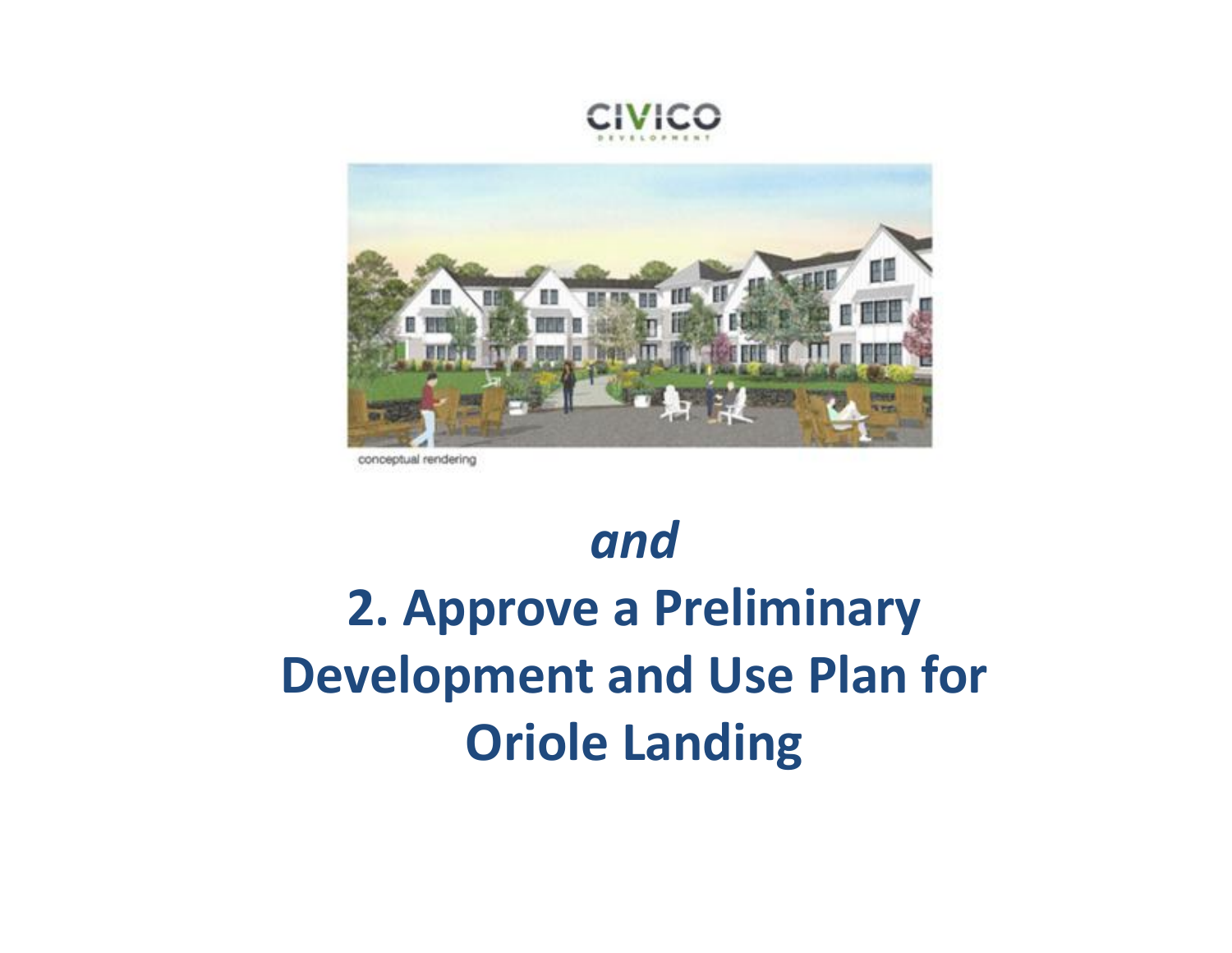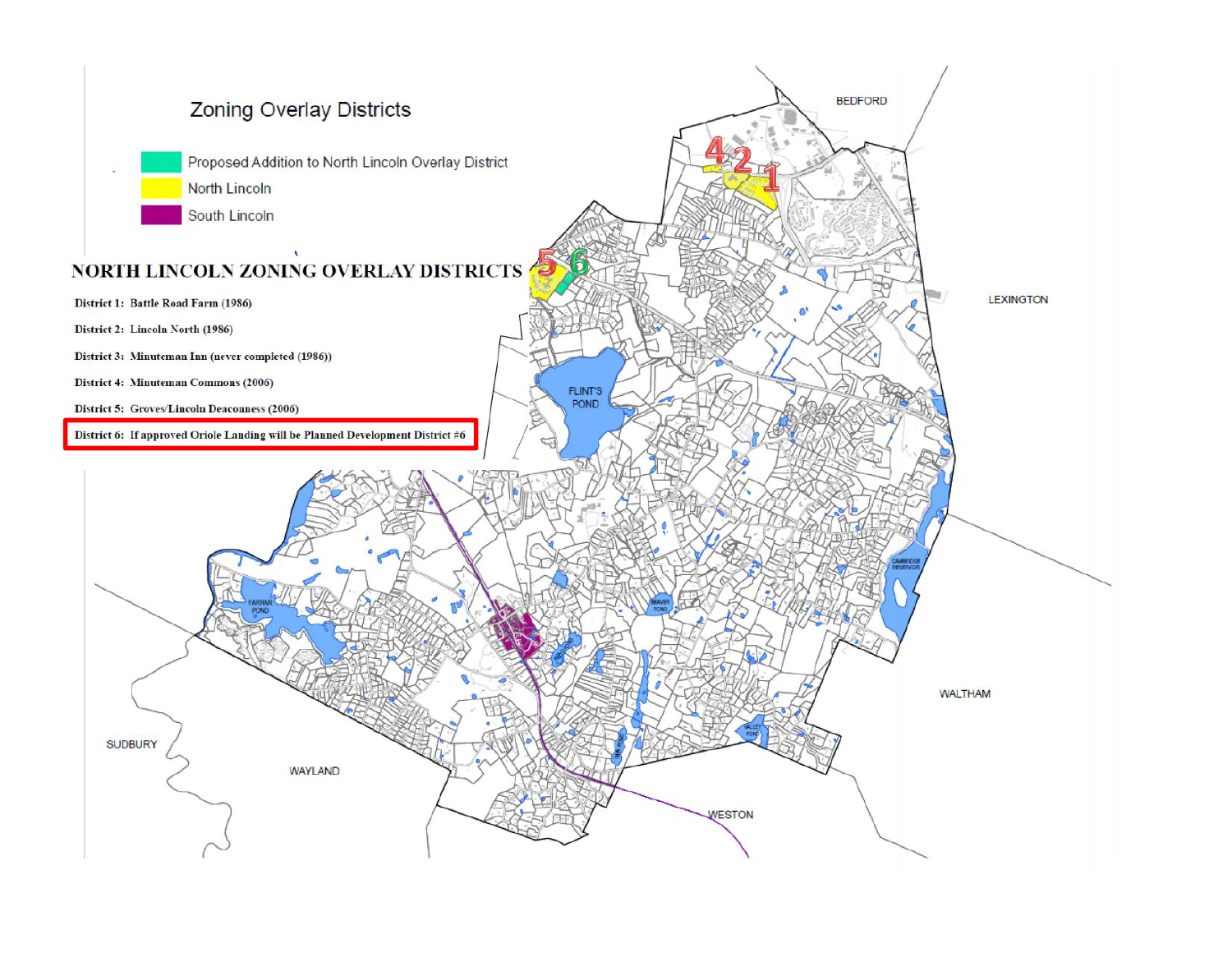## **If You Approve By 2/3 Vote…**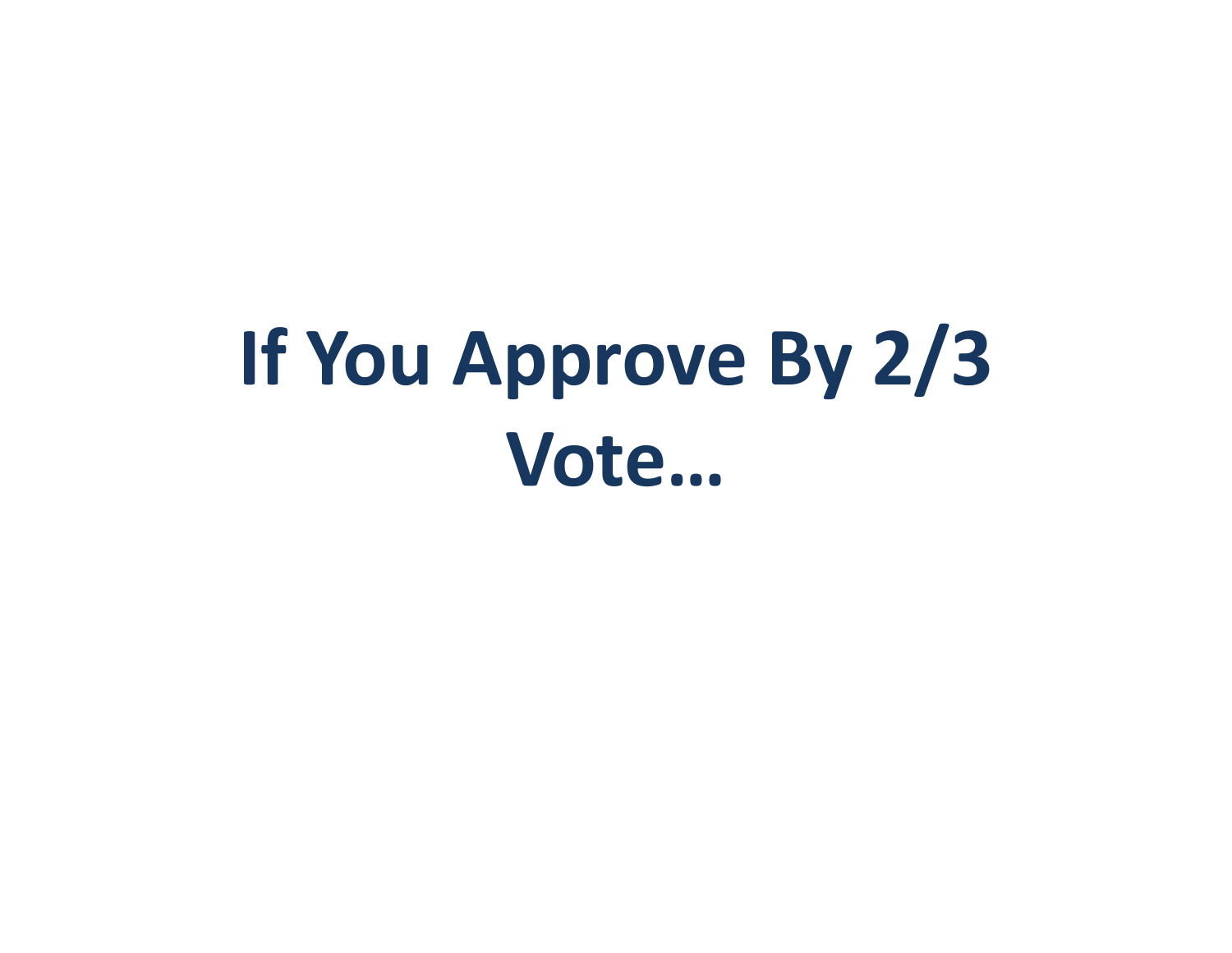## **Planning Board Special Permit & Site Plan Review**



#### **If approved by 2/3rds vote at Town Meeting, Applicant must go before the Planning Board for a public hearing for Special Permit and Site Plan Review**

**All Postal Patrons of Lincoln will be notified**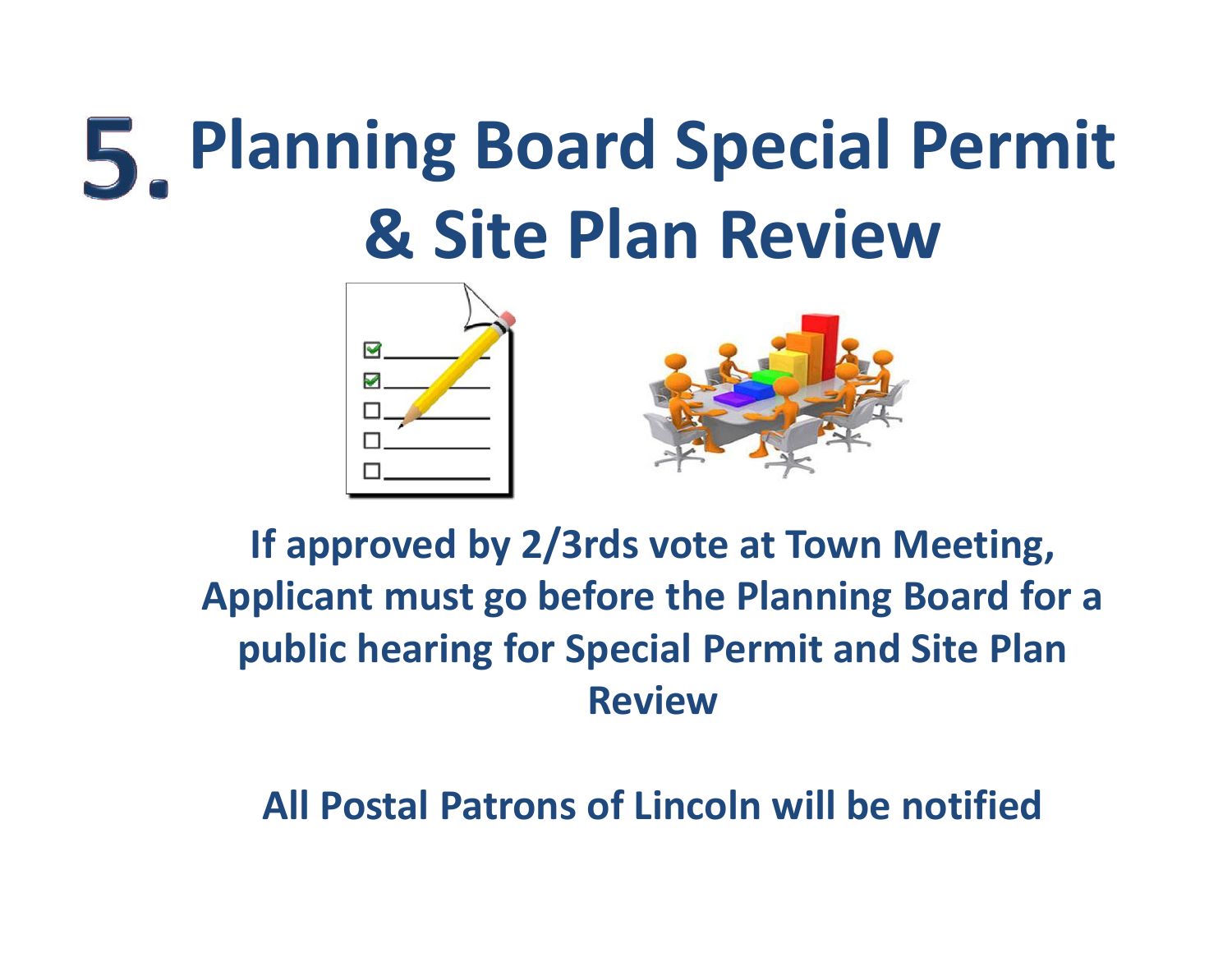

**Any increase in height, gross floor area, or number of units, or a change in use, after Town Meeting approval will need to be approved by a two-thirds vote at a subsequent Town Meeting pursuant to Section 12.5.8 (d) (ii) of the Zoning Bylaw.**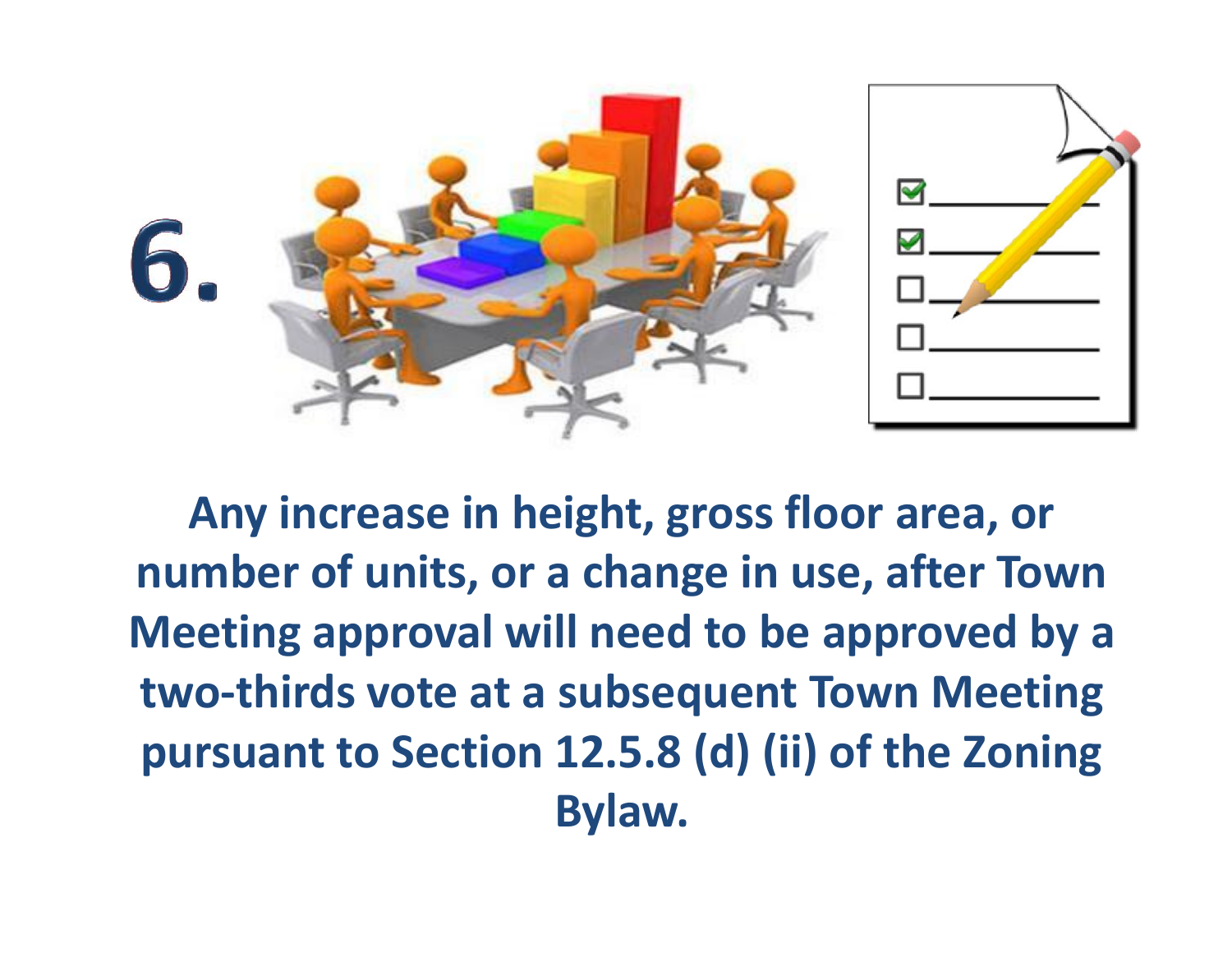## **Planning Board Public Hearing Summary**

**Oriole Landing March 6, 13, 20**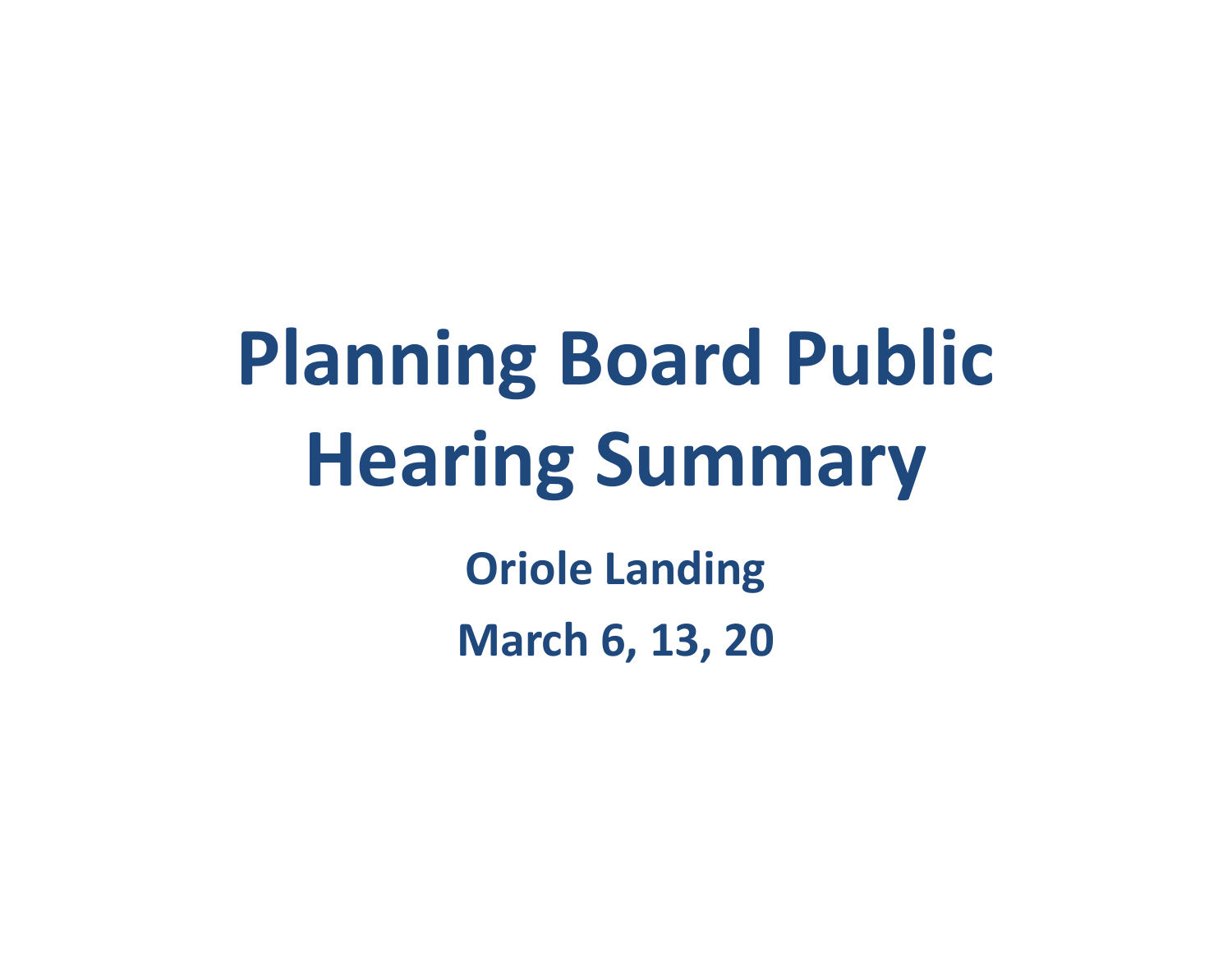### Planning Board Public Hearing **Traffic**

- Town Hired a consultant (Ron Muller & Associates) to conduct a peer review of the applicant's traffic study
- Found no substantial impact on the neighboring roads but recognized the sensitivity of the neighborhood by the residents and suggested the following options to mitigate traffic concerns:
	- Consider changing the section of Mary's Way between Deerhaven Road and the site driveway to one way westbound only. (neighbors not supportive)
	- Consider changing Mary's Way to a dead-end roadway by constructing a cul-de-sac at the driveway to Oriole Landing. (neighbors not supportive)
	- Consider restricting a right hand turn out of Oriole Landing (more support)

### **The Applicant has proposed a no right hand turn restriction from Oriole Landing from Mary's Way 6:30 – 9:30 am Monday - Friday**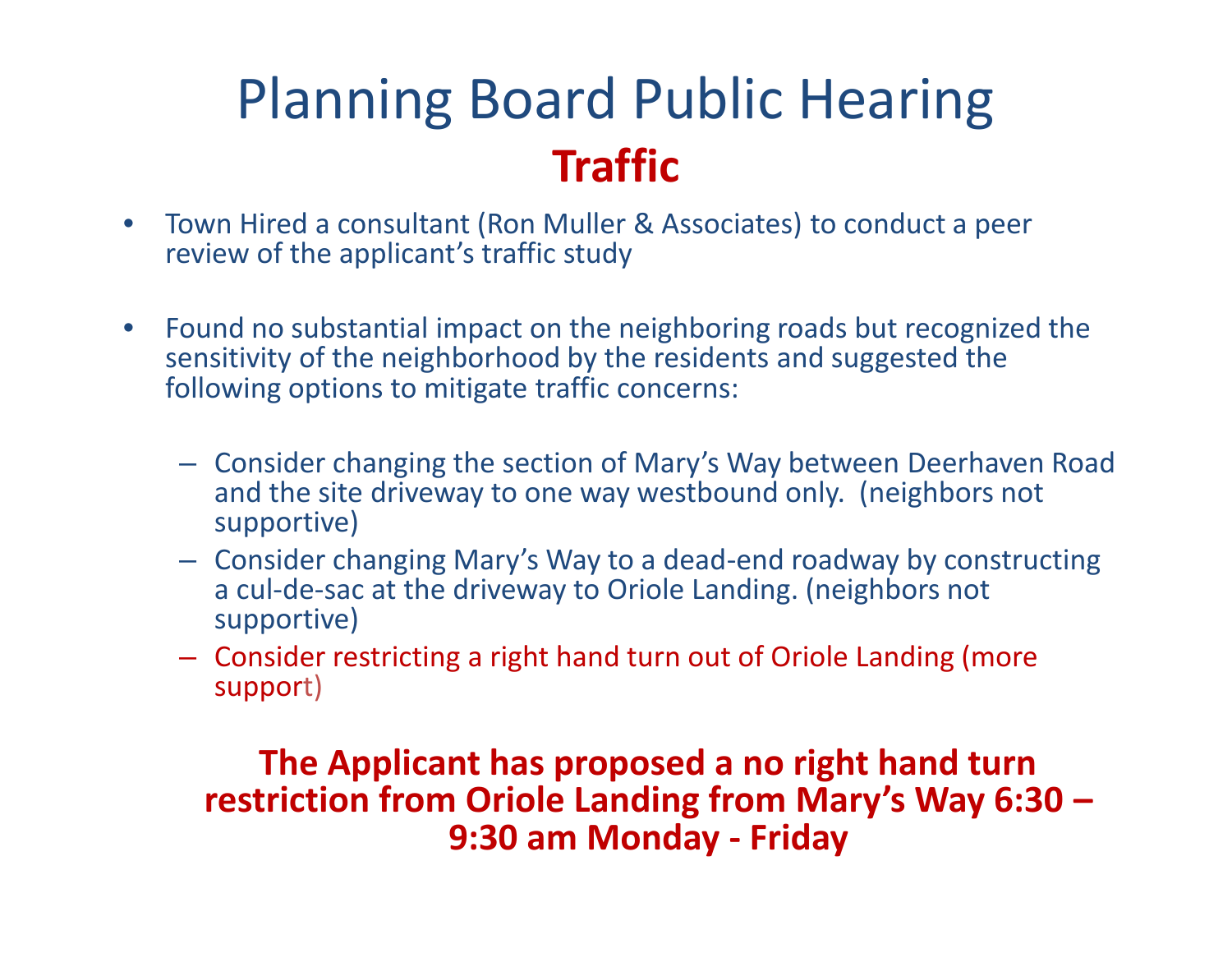## Planning Board Public Hearing **Fiscal Analysis & Proforma**

Town hired a consultant (LDS Consulting) to conduct A Fiscal Impact Analysis of real estate taxes, school usage, public safety usage and other demands on town services and a review of the Pro Forma

Concluded the following:

Fiscal Analysis

- 7 school age children can be expected because the project has only one and two bedroom units
- One bedroom units do not produce school age children and there are only 30 two bedroom units
- Amenities of the project target young professionals and empty nesters.
- Positive fiscal impact to the Town of 113,000.+ annually

#### Pro Forma

- \$1 million dollar investment by the Housing Trust is necessary in order to make the project feasible. The project is expensive due to the Town's feedback in keeping the project small, the massing and height down which required multiple buildings, the increased affordability requirement of 25% to enable all 60 units to count on the SHI, and the preservation of the historic house
- The Consultant found that the Internal Rate of Return (IRR) and Return on Total Cost (ROTC) were reasonable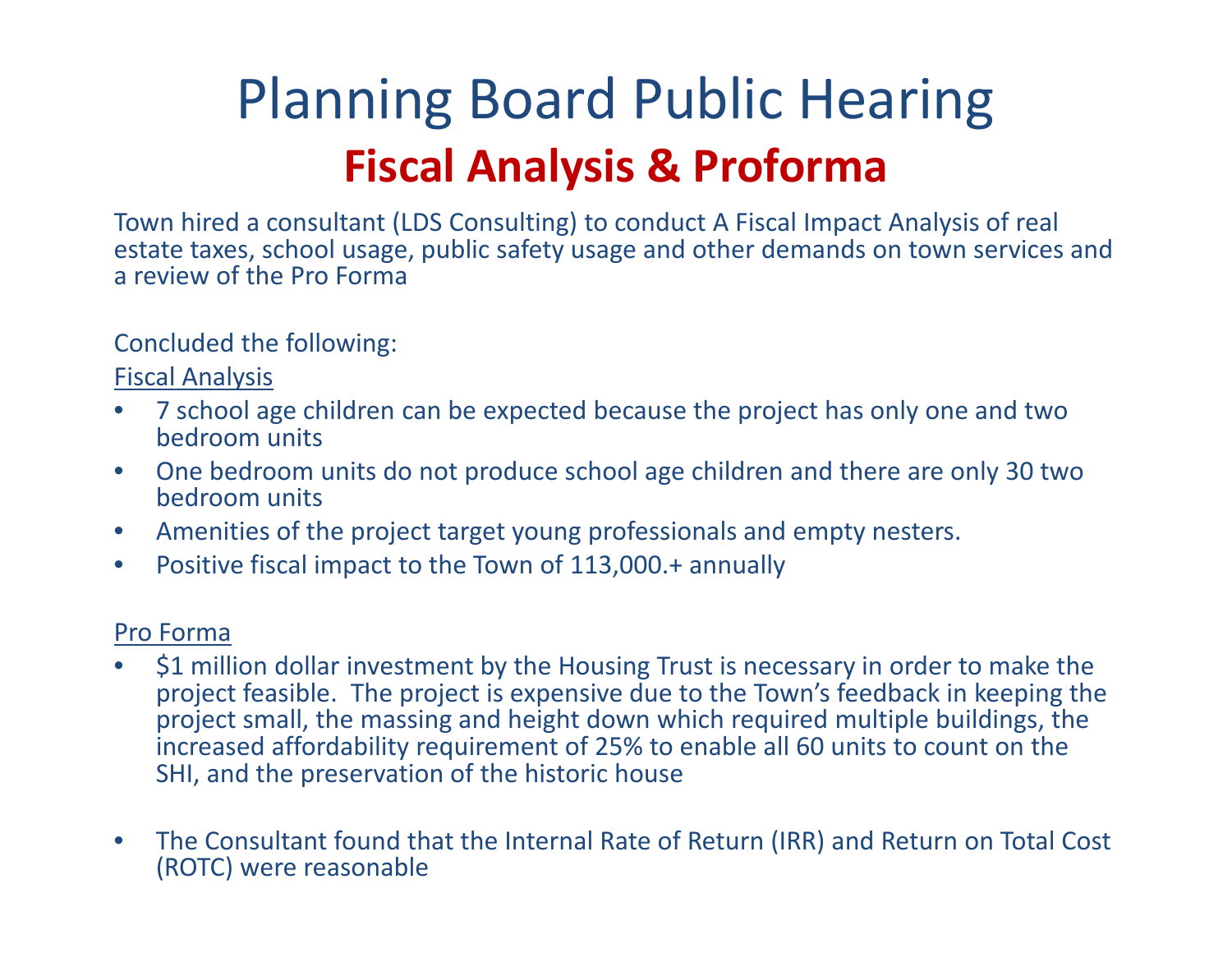# **Planning Board Recommendations**

**Oriole Landing**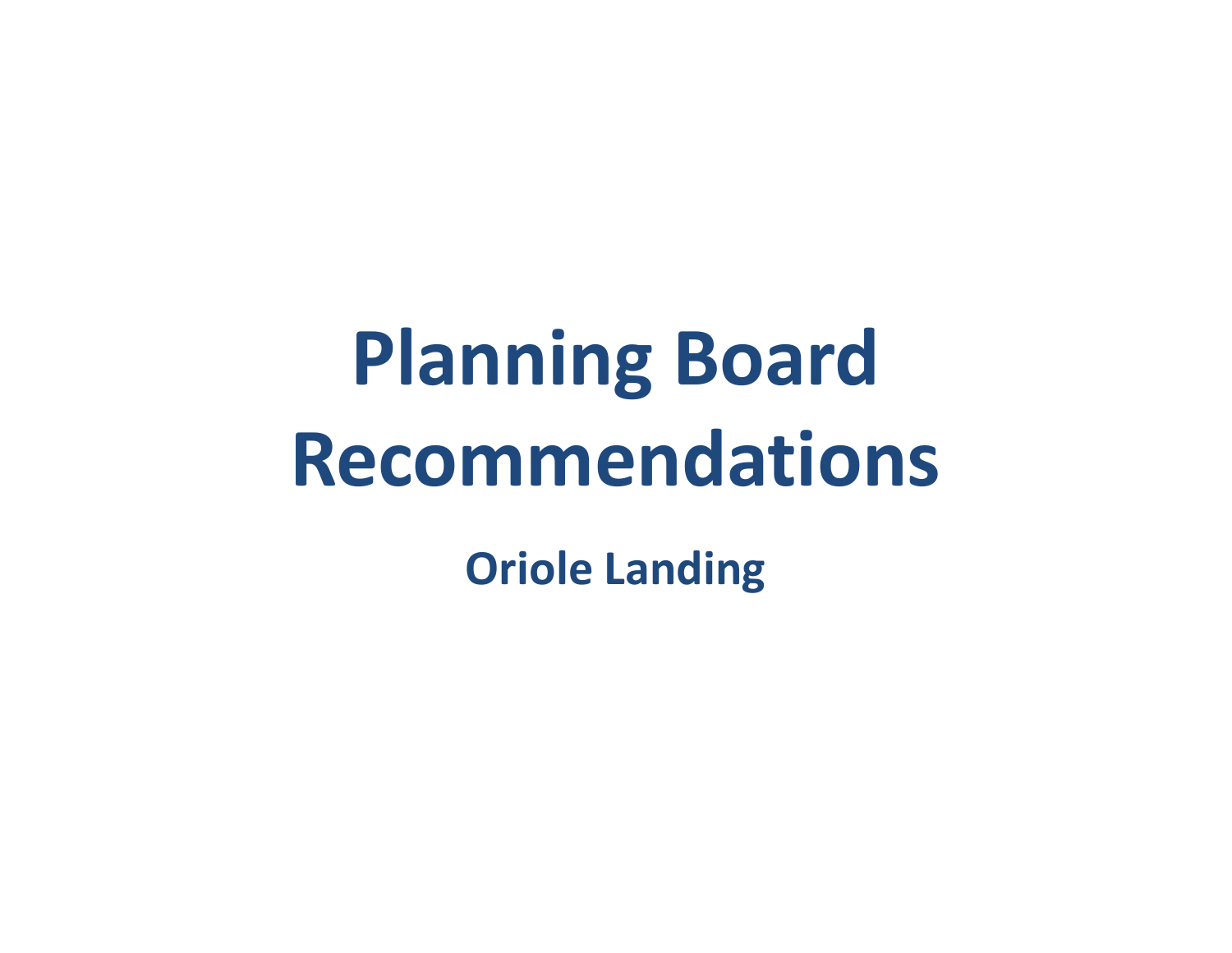#### **Planning Board Recommendation for Article 30**

*After a duly posted public hearing held on March 6, 2018, continued to March 13, 2018 and March 20, 2018, the Planning Board voted unanimously to recommend amending the Zoning Map to include the North Lincoln Planned Development District No. 6 for Oriole Landing and the approval of the Preliminary Development and Use Plan subject to the following:*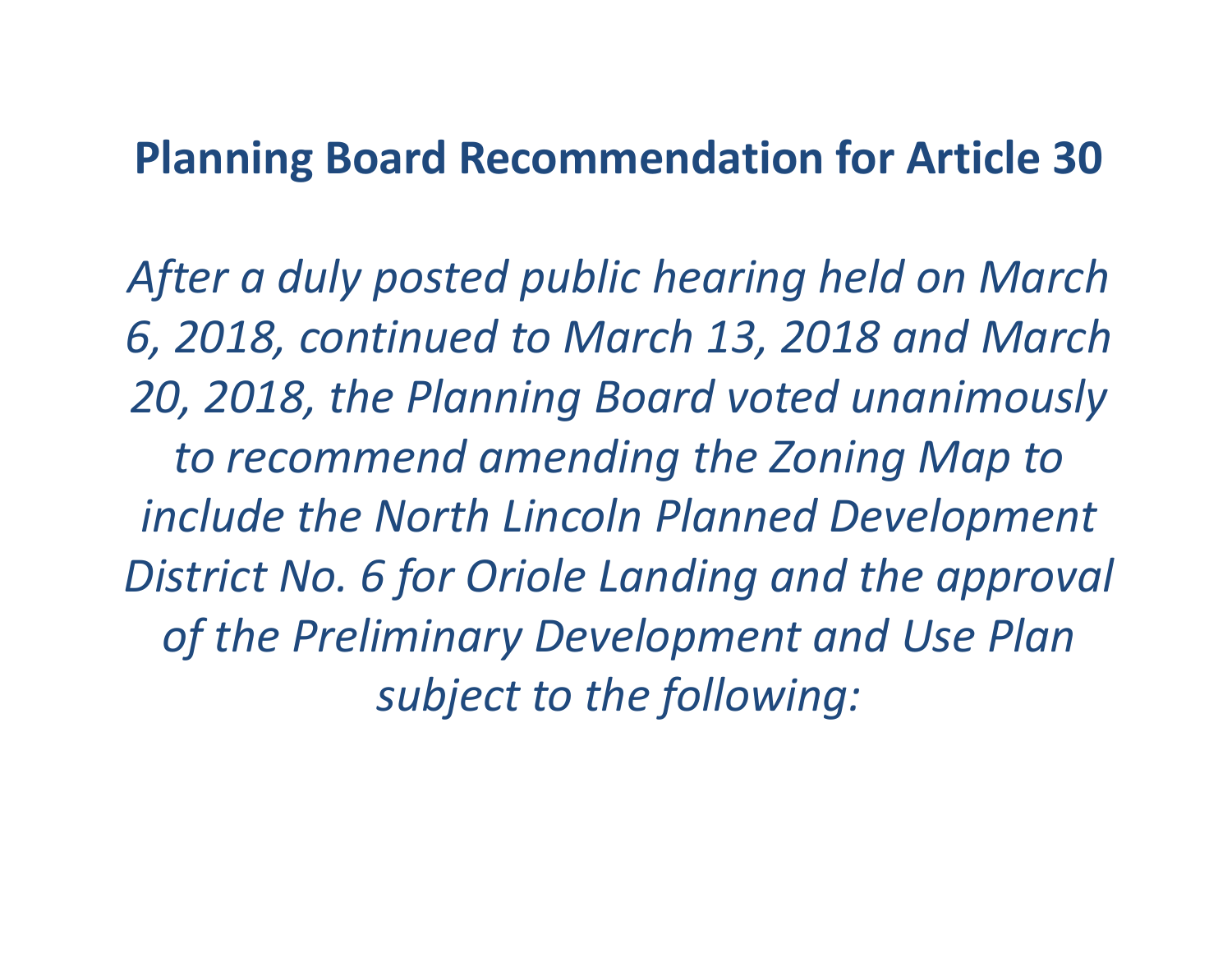- 1. That the Planning Board will recommend to the Board of Selectman that a **no right hand turn restriction (from Oriole Landing onto Mary's Way) be implemented during the morning commuting hours of 6:30 to 9:30 am, Monday - Friday**. The Planning Board recommends that the Board of Selectmen review the restriction after one year, to assess its effectiveness, and to determine whether the times should be adjusted or other changes made;
- 2. That the applicant **submit, as part of the Site Plan Review process, the additional traffic data** outlined in the report from Ron Muller & Associates dated March 8, 2018;
- 3. That the Planning Board urge the Selectmen/DPW to proceed with its plan for **striping a center line along Mary's Way and to investigate the potential for adding fog lines** to better identify the roadway edges along Mary's Way. The Planning Board recognizes that the width of the road may make fog lines impracticable;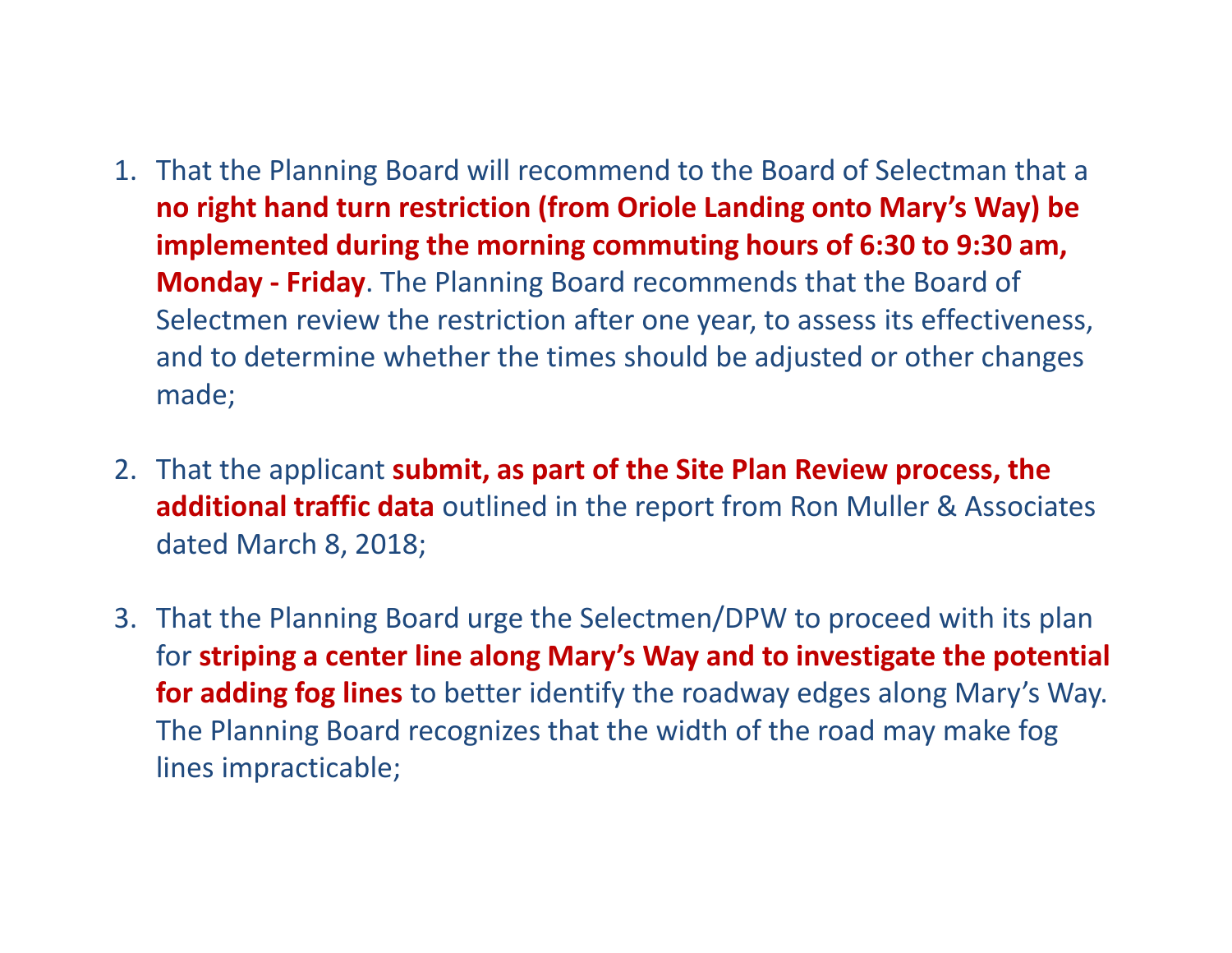- 4. That during the Site Plan Review Process, the Planning Board shall consult with relevant town boards and departments regarding potential **sight line improvements that might improve traffic safety along Mary's Way and other connecting roadways**, as suggested in the report provided by Ron Muller dated March 8,
- 5. That the **Developer contribute \$25,000 to the Town to be used exclusively for the purpose of exploring and/or implementing roadway and roadside safety improvement options for the Mary's Way, Old Cambridge Turnpike, Deerhaven Road and Garland Road neighborhood**, to be used at the discretion of the Board of Selectmen. The Planning Board notes the commitments made by the Board of Selectmen, during the Board's March 19<sup>th</sup> meeting, relative to working with the Oriole Landing neighborhood to **explore the feasibility of a new roadside path, improved trail connections or other safety improvements, and to prioritizing available funding resources** in support of this effort;
- 6. That the **Project meets DHCD's eligibility requirements, so that all 60 rental units may be counted on the Town's Subsidized Housing Inventory (SHI) for the 2020 census**;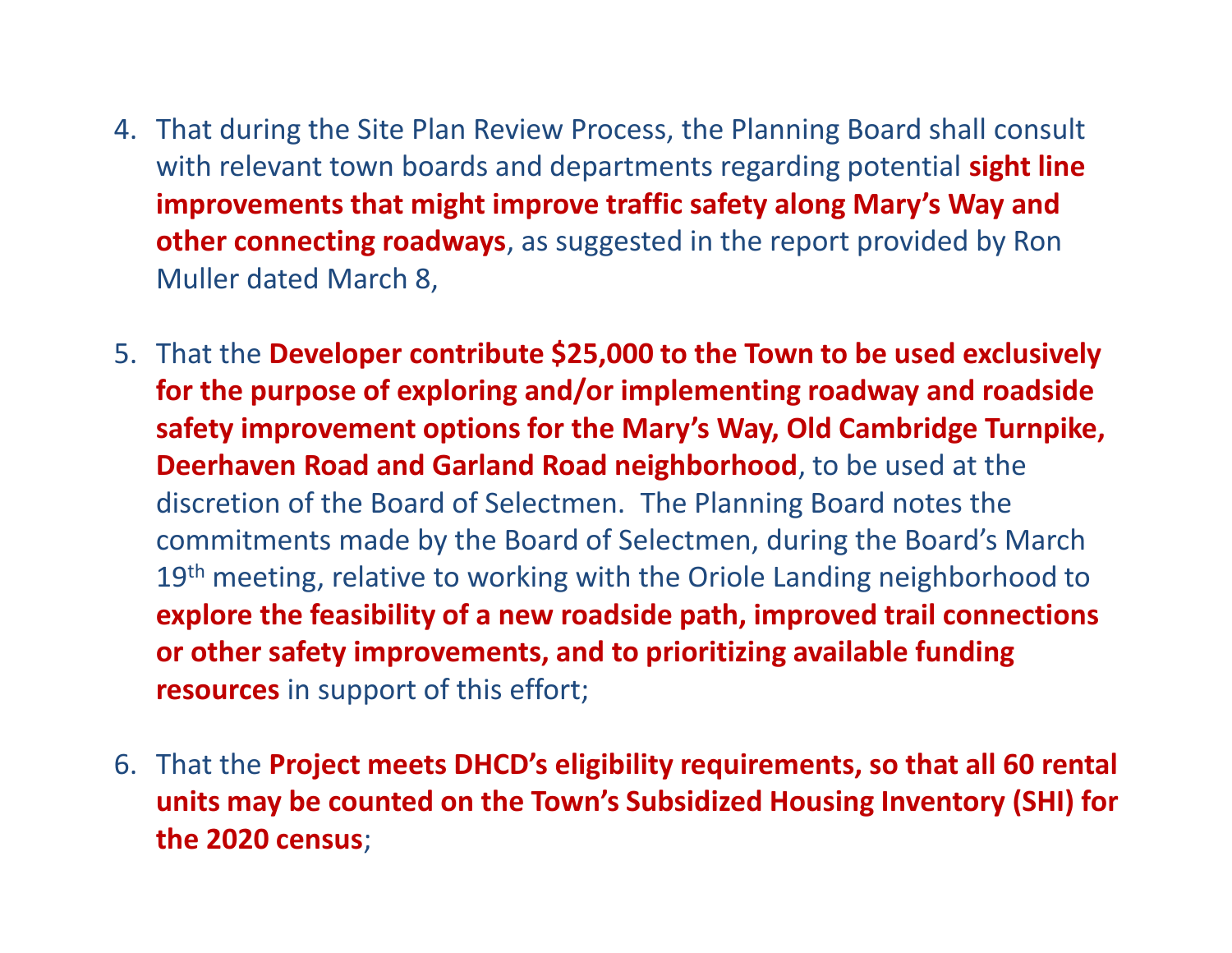- 7. That the Developer fund and execute the **relocation and preservation of the existing historic home** pursuant to the Plan that was approved by the Lincoln Historical Commission on March 6, 2018;
- 8. That the **location and repurposing/use of the farm stand** be determined through the Special Permit Process, with guidance from the Lincoln Historical Commission; and
- 9. That **any proposed changes to the Preliminary Development & Use Plan approved at the March 24, 2018 Annual Town Meeting, which involve an increase in height, gross floor area, or number of units, or a change in use, will need to be approved by a two-thirds vote at a subsequent Town Meeting** pursuant to Section 12.5.8 (d) (ii) of the Zoning Bylaw.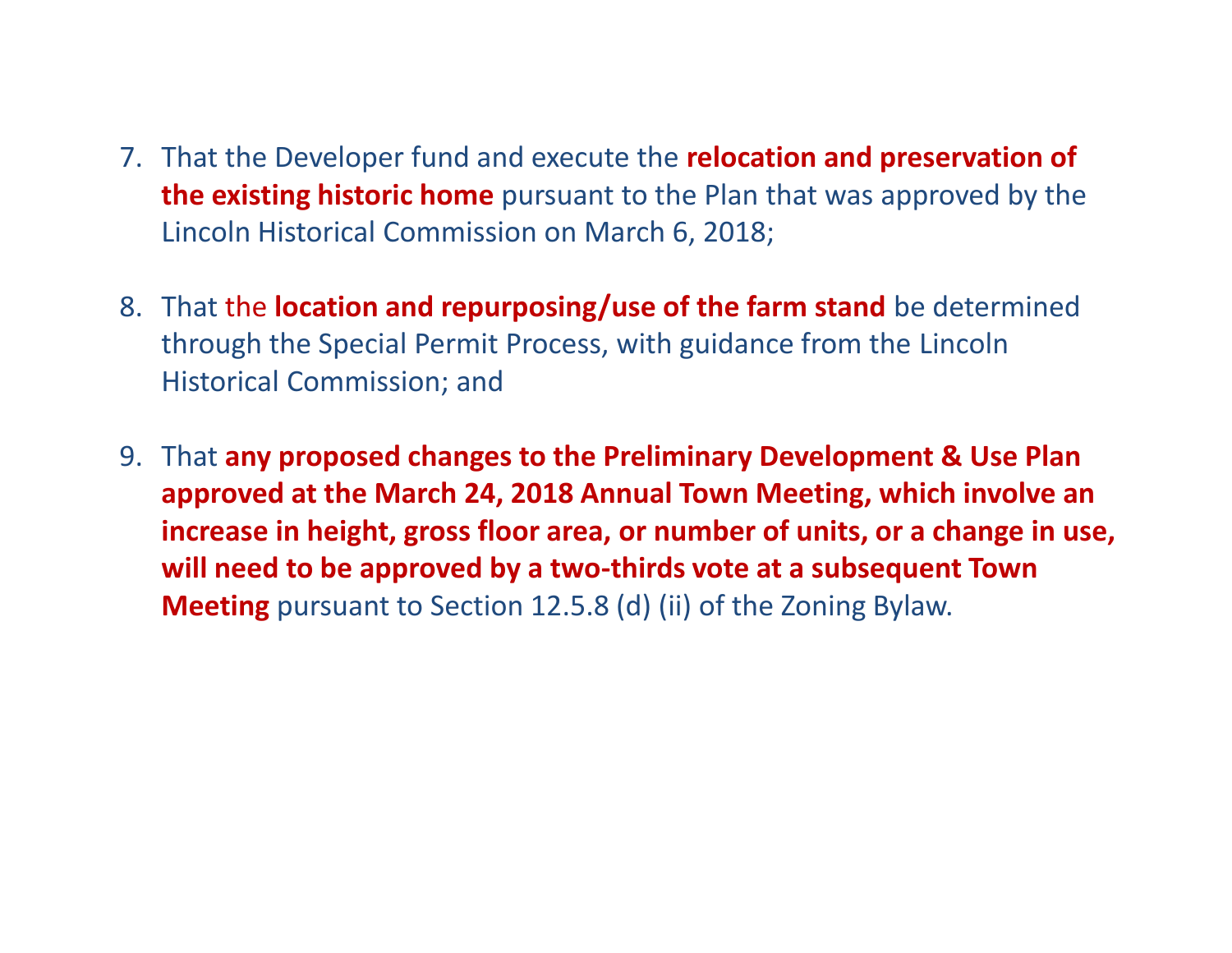#### **ARTICLE 30**

To see if the Town will **vote to amend the Zoning Bylaws in order to establish a North Lincoln Planning Development District within the NL-North Lincoln Planning District pursuant to the provisions of Section 12.5 of the Zoning Bylaw**, by undertaking the following action:

**Amending the Zoning Map to include the North Lincoln Planned Development District No. 6 for Oriole Landing** located at 0 and 1 Mary's Way consisting of a 60-Unit Rental Development including 15 affordable units, having boundaries encompassing 6 acres, more or less, and being more particularly shown and described on a plan entitled "1 Mary's Way, Lincoln, MA Tax Map 111 - Lots 10 & 11 – Abutter Summary" prepared for Civico Development by Allen & Major Associates, Inc. and dated 1/23/18; and

**Approving a preliminary development and use plan for the North Lincoln Planned Development District No. 6**, a proposed version of which plan entitled "Oriole Landing, 1 Mary's Way, Lincoln, MA, Tax Map 111 - Lots 10 & 11 – Context Plan", prepared by Allen & Major Associates, Inc. and dated 1/23/18 has been prepared and submitted by the owners of the premises to be included in said district.

Or take any other action relative thereto.